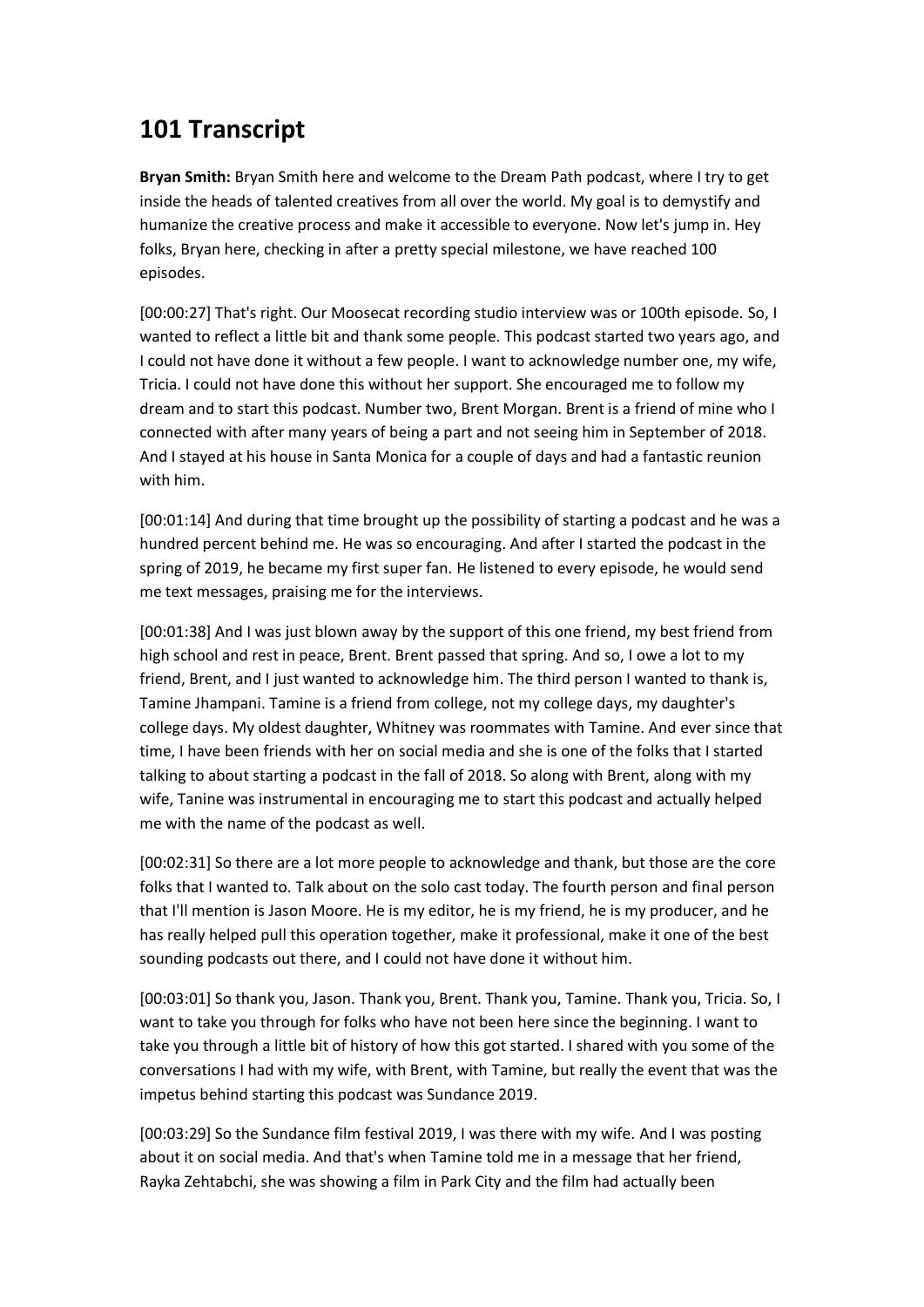nominated for an Academy award that year. It was called "Period. End of sentence". It was a documentary short. And sure enough, she was not only nominated, but she won the Academy award. And through that connection with Tamine, I was able to interview Rayka as one of my very first guests on the show. In fact, she was guest number two. My first guest was painter Hiba Jamil. So I went from Hiba Jamil, which was a fantastic interview and turned out to be still to this day. One of my most downloaded interviews of all time. To Rayka Zehtabchi who was an Oscar winning filmmaker. And I don't know that I could have had a better start to a podcast about the arts and about the artistic journeys of creatives.

[00:04:31] And so that's how it started. And after that point, it just seemed to snowball and every interview than I did. Was kind of a fluid process where I would make connections with other people. For instance, when I interviewed Roger Fisher from "Heart" and his brother, Michael Fisher, they introduced me to a screenwriter named Bettina Gilois and that screenwriter introduced me to other people, and it's through this process of just connecting with people on a very real human level in long form conversations. Where you establish a rapport with folks, you gain their trust and you actually have a meaningful connection, a relationship that starts at that point. And based upon that rapport and trust, I'm able to connect with folks that are connected to my guests through work and friends.

[00:05:26] And that's how it's gone. I don't know that there's a magic formula to finding interesting folks to talk to on the podcast. I think what you have to do is be curious, keep your ear to the ground for opportunities and really seek out what you care about. Really seek out the material that you care about.

[00:05:47] If you see a movie that you love, and this is how I look at films these days. I look at the IMDB for the film and for the director and for the actors. And I start looking at their background and then somehow through that vision board way, I end up connecting with guests. It's just been an amazing journey that's really hard to capture in words how special it is. I am still so excited every day to have this podcast to look forward to. And to have this forum to talk to creatives who have made that leap into the arts as their full-time gig. It is so inspiring as a creative myself, as a musician, as a writer, as someone who aspires to do what they do, to be able through osmosis, to be around that, to hear about their journey and to share that with my listeners is really special.

[00:06:42] I would be remiss if I did not mention you the listener when talking about this 100 episode milestone, because I could not, of course have made it this far without you, without you listening, engaging with me on social media, following me. And why is that important? Why is it important that I know that people are out there who are listening?

[00:07:06] Because it gives me inspiration. It gives me fuel to know that I'm not alone in this, that other people are getting value out of the hard work that Jason and I are doing. That's why it's important. So thank you for following. Thank you for sharing the posts on social media. Thank you for telling your friends about it.

[00:07:29] Thank you for subscribing. And I'm really looking forward to the rest of 2021, which has already unfolded in an incredible way for me. I just found out that I am going to be covering the South by Southwest comedy music and film festival in March as a member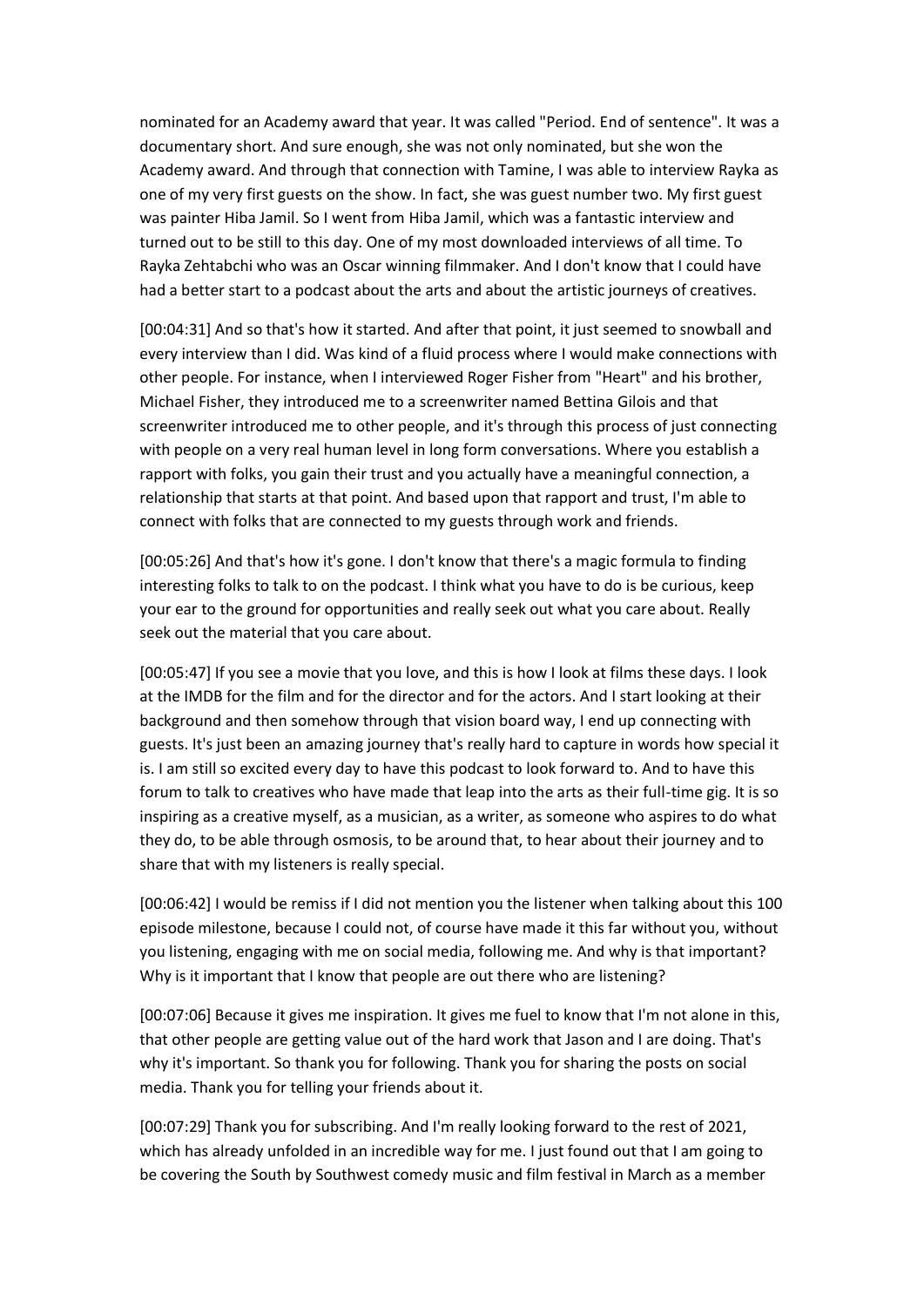of the press. And this is a first time I've had this honor and this opportunity, I will be hopefully talking to some comics for the first time. Looking forward to that, I've never interviewed, viewed a comedian. I've interviewed funny people, but never anyone who does comedy for a living. So I'm looking forward to hopefully connecting with some comics down there. I already have one interview set up with a filmmaker who has a film at South by Southwest.

[00:08:12] I'm not going to mention the name cause I don't want to jinx it. There's another really special guest that I have booked for May, and I'm not going to mention her name either, but it is probably the most exciting opportunity I have had in this two plus year journey that I've been on. And I am so grateful for all of the connections that I've made.

[00:08:34] All of these conversations that I've had that have impacted me deeply when someone shares their story with me, shares their journey. I think of it as a gift. They are taking their time to sit down with me and everybody's busy. Everybody's got a lot going on, but they're not just giving me their time.

[00:08:53] They're giving me a piece of them. That hopefully no one else has heard before. It's a piece of their story and your story is important. It is private. It is something that you don't share with just anyone off the street. You have to have the trust of someone that you're talking to to really open up and share the good, the bad and the ugly of your journey.

[00:09:19] So that's why I am so honored to have talked to so many guests over the last couple of years who have shared those stories and those vulnerable moments of their successes, but also their failures. And I think we all learn from that and appreciate that type of honesty. So, I don't know what the future holds after the next couple of months.

[00:09:42] I'm really not thinking that far ahead. I am trying to stay in the moment. That's what I've done from the beginning, which is just focus on the now, what is happening now. I want to talk to this person or that musician or this filmmaker, or this painter, how do I make that happen? And that's part of the fun, the logistics of that, the problem solving.

[00:10:02] It's a puzzle in a way. And if I find myself thinking too far ahead, it just isn't any fun anymore. So I'm trying to stay in the moment. And I honestly don't know what is in store for Dream Path podcast. I don't know what's in store for me. I don't think anybody knows what's in store for themselves. Generally.

[00:10:21] We have to live every day in the moment or at least try. Because we may not have a tomorrow. I know that firsthand because I've lost family members who have said to themselves that they were going to one day do something that was for them that was personally fulfilling for them. And they never made it to that day.

[00:10:44] I have friends who have lost parents who retired in their seventies thinking, okay, now is the time that they're actually going to start this business or take that trip to Europe or learn to play an instrument or write that novel. But within months of retiring, they got sick and they passed away. And my dad passed away when he was 56 years old and his brothers passed away when they were in their fifties.